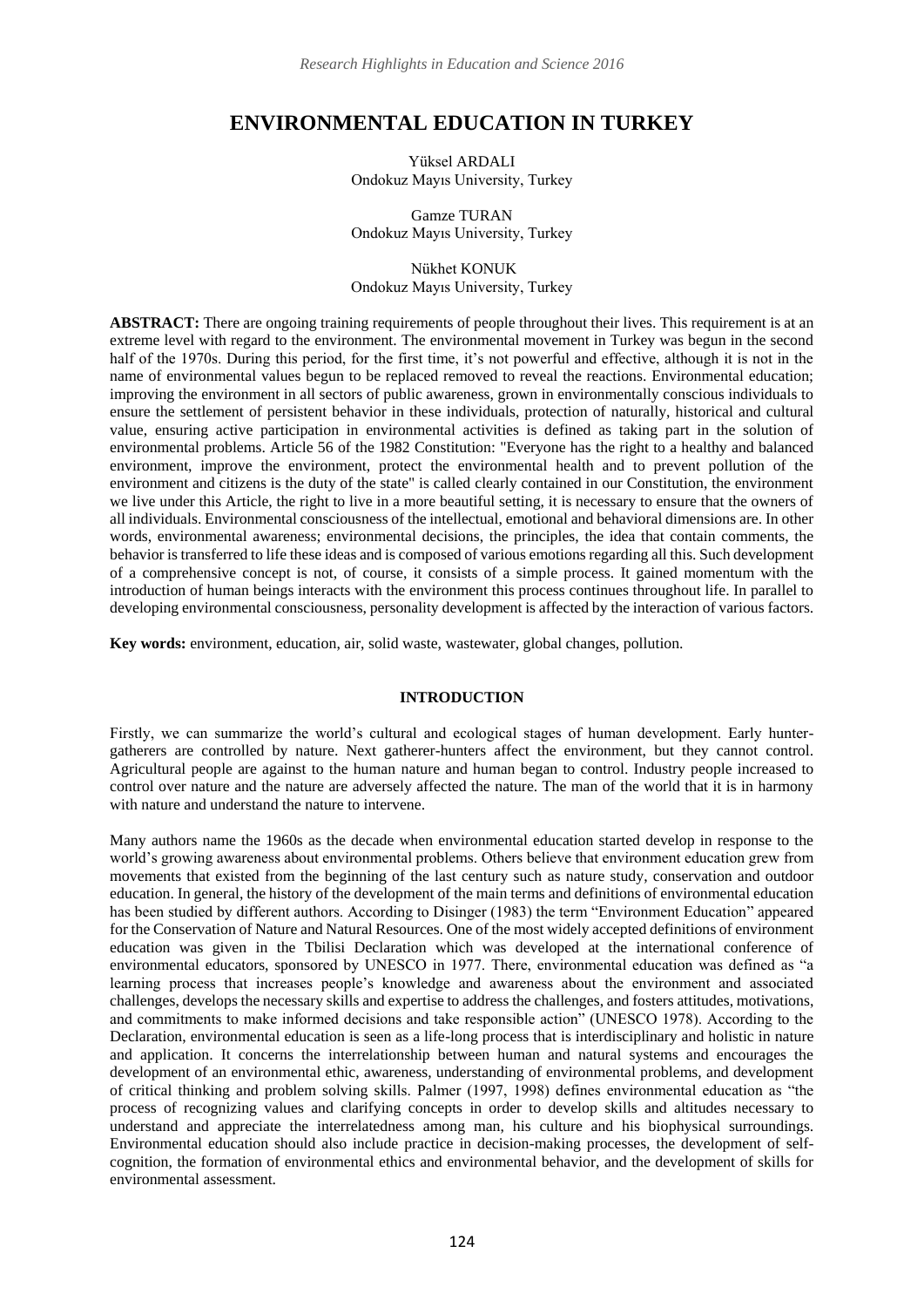Giolitto et al. (1997) drew a conclusion that although in different countries of European Union the emphasis can vary from one point to another, there are four major aims of environmental education which are 1) the transmission of knowledge 2) the creation of new behavior patterns 3) the development of values, attitudes and skills necessary to protect the nature and the environment and of the complexity both of the environment and the interactions between man and nature.



**Figure 1**. A model of EE by Giollito et al. (1997)

According to Environment education guidelines for Washington schools, there are four goals for environmental education in the state EE should help student:

- 1. To develop knowledge about the environment and its components as well as understanding of interactions between them.
- 2. To develop understanding of the importance of social, and natural systems "in supporting our physical lives, economy, and emotional well-being".
- 3. To understanding the impact of personal decisions and actions on the environments, and
- 4. To develop knowledge and skills necessary to maintain and improve the environment.



**Figure 2.** Distribution of environmental educational programs (%) by context in Washington State 1. Resource conservation 2. Recycling programs 3. Preservation of resources 4. Stewardship and management 5. Environmental jobs 6. Cultural and historical issues 7. Economic development

**Environmental Issues and Concern:** Environmental principles are shown in Figure-6.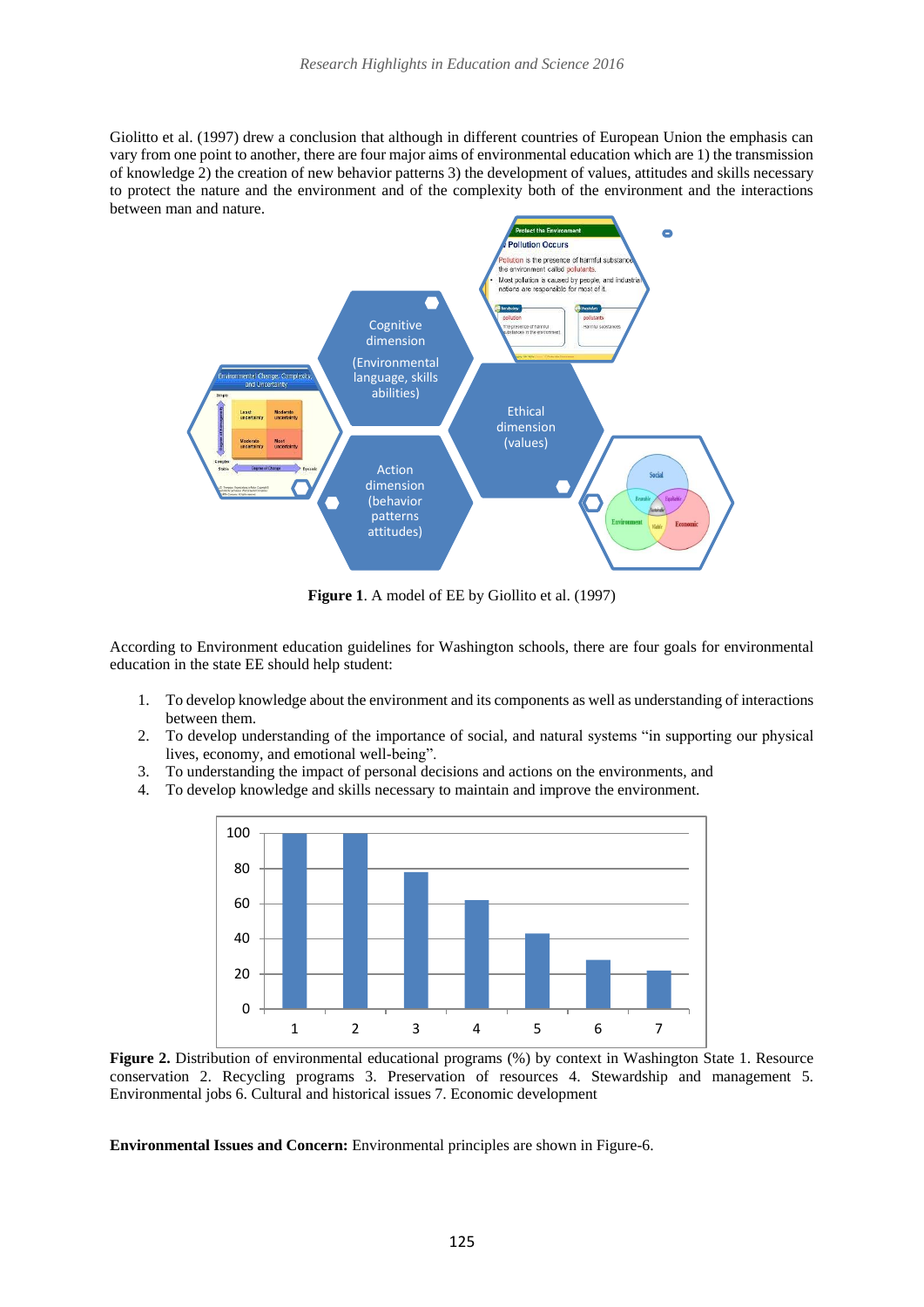

**Figure 3.** Environmental principles

Today welfare level reached by mankind together with industrialization has brought environmental problems in the world. What are the environmental problems? This is some of the causes and consequences of environmental problems can be briefly summarized as follows:

- 1. Air pollution: Causes: Consumed fossil fuels, the burning of solid waste, radioactive rays Results: Acid rain, global warming, destruction of the ozone layer, fog formation
- 2. Water pollution: Causes: Over-fertilization not treated of domestic and industrial waste waters, tanker accidents, chemicals, all pests discharges to the sea. Results: pollution of rivers, mass killings of the creatures living in the sea, drinking of water pollution, increase of epidemics
- 3. Soil pollution: Causes: Trash and garbage heaps, acid rain, fertilization studies, pesticides. Results: Increased concentration of heavy metals in the soil, the soil's pH value change, to create the source of disease-causing, aesthetic degradation
- 5. The disappearance of animal and plant species: Causes: Acid rain, the plundering of the rain forest, monoculture agricultural and forestry, to eliminate direct to plants and animals, pesticides. Results: the disappearance of many plants and species, deforestation, being constantly increasing number of natural disasters due to climate change
- 6. The change of climate: Causes: the destruction of tropical rain forest, unlimited way fossil the consumption of fuel, the use of gas. Results: The formation of the greenhouse effect (global warming), the ozone layer in the earth harmful rays that reach the live
- 7. Solid Waste Problems: Causes: be consumer society, the disposable, extravagance, sufficiently cannot be evaluated, the lack of education of solid waste. Results: overuse of natural resources, energy and raw materials, depending on the extravagance degree as a result of the use of these resources to come to the point of exhaustion, and underground surface waters have been rendered unusable due to pollution, land polluting substances' harmful caused by inefficient waste and soil creatures living on or in threatening situations to come.

The Environmental Protection Agency has broken down these concerns into four major forms namely Water, Air, Waste and Land, and Climate change.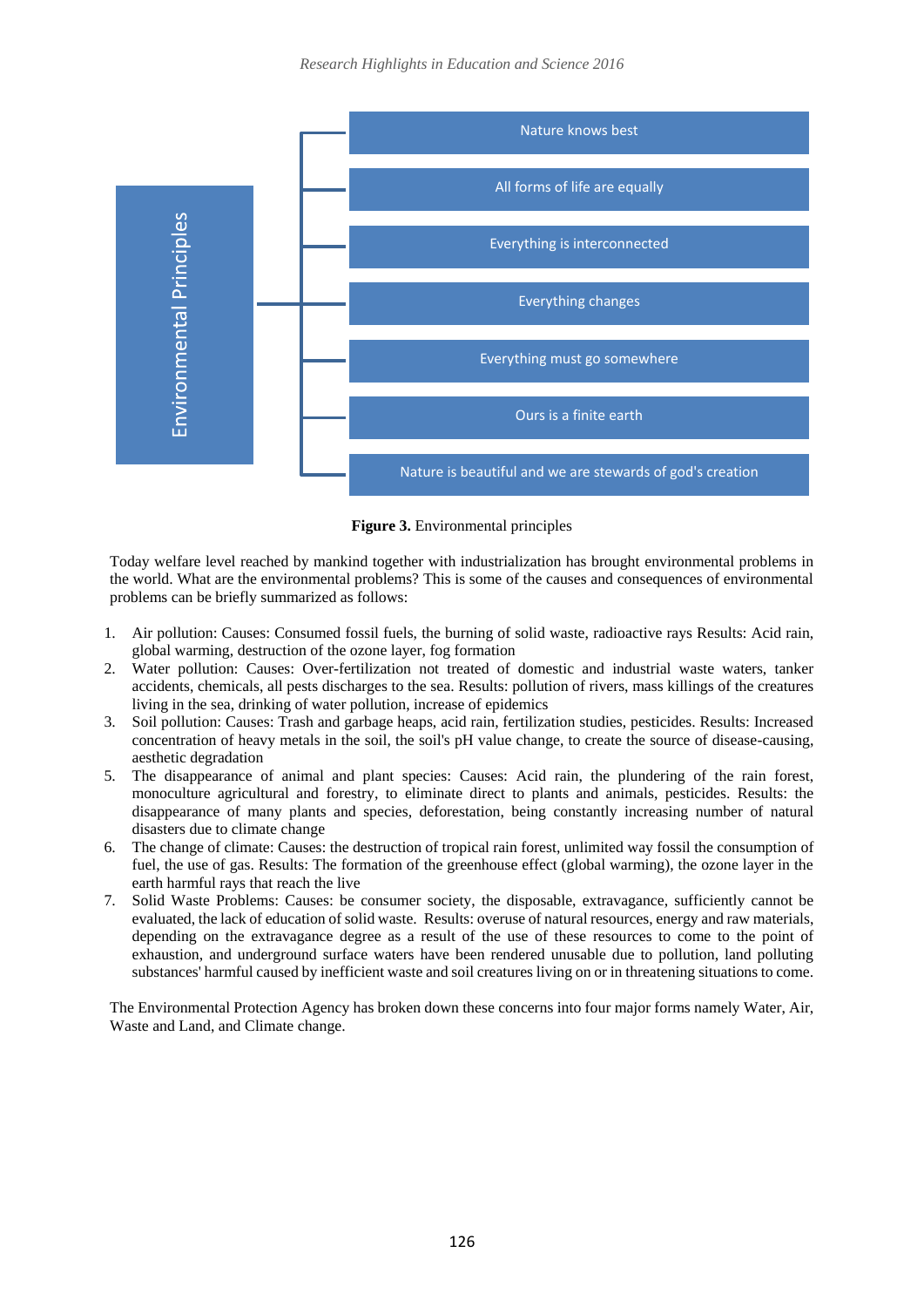

**Figure 4.** Water Pollution causes and effects



**Figure 5**. Air Pollution causes and effects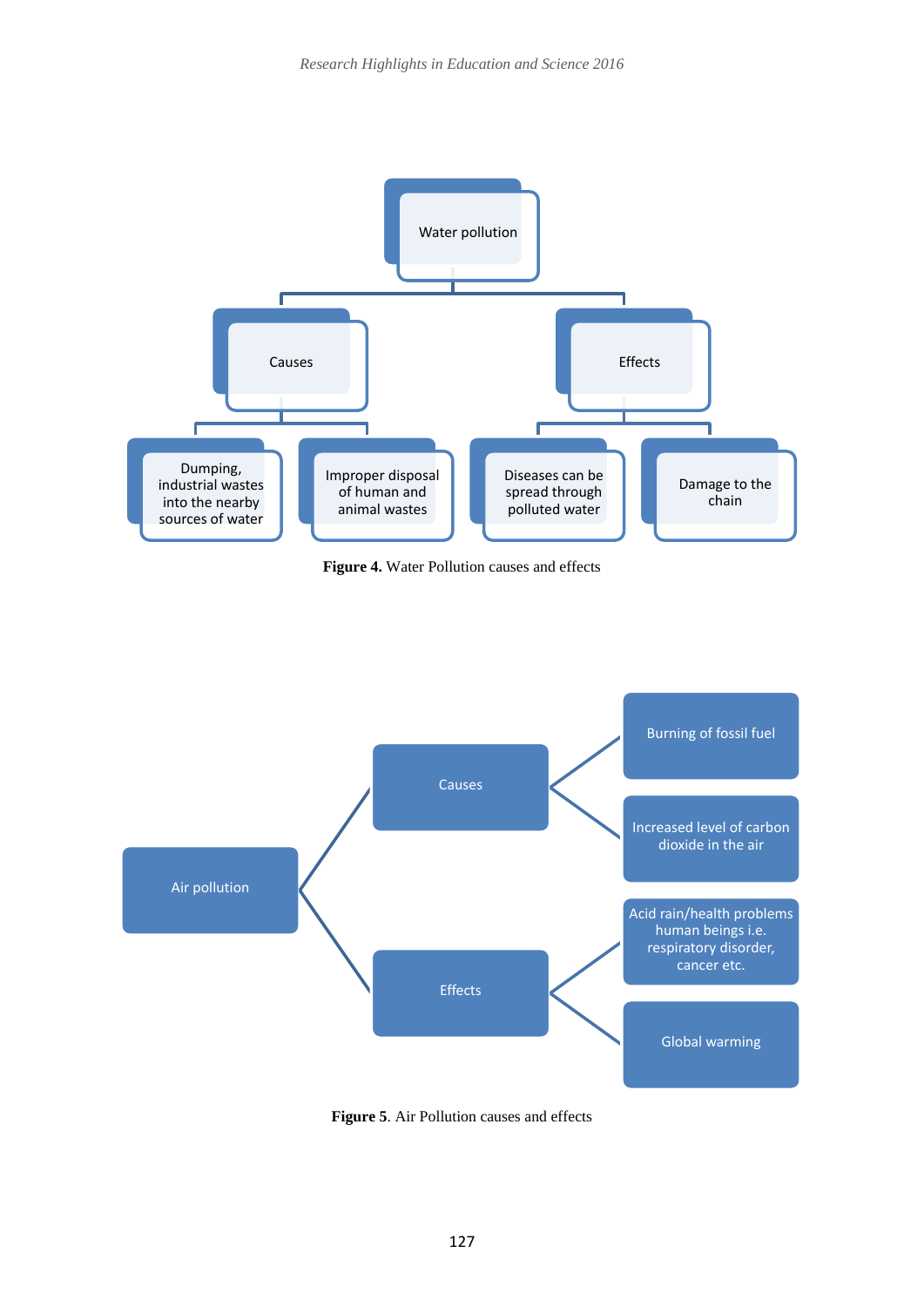

**Figure 6.** Waste and Land Pollution causes and effects



**Figure 7.** Climate changes causes and effects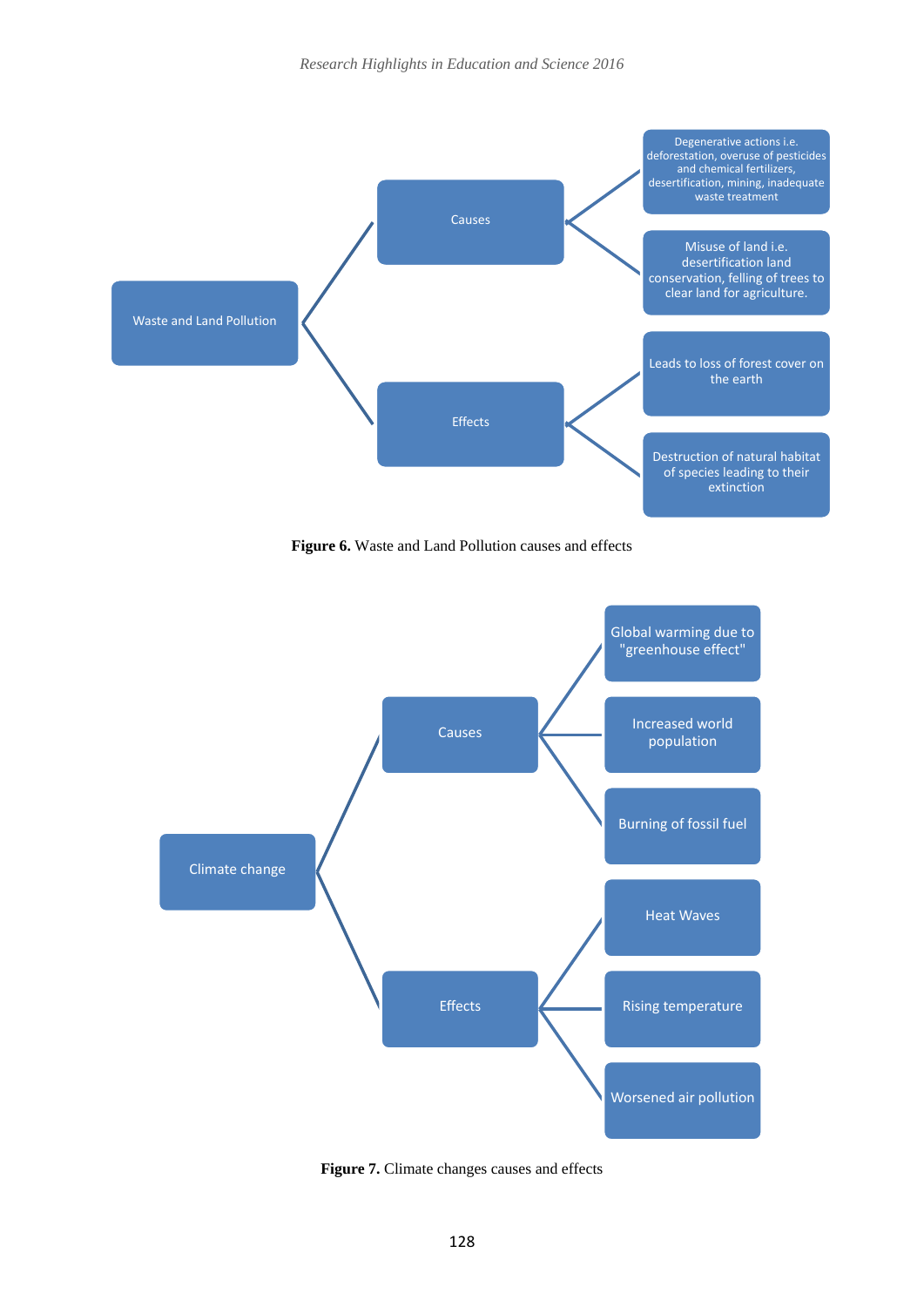### **What is Environmental education?**

The main goal is to develop concern and awareness among world population about the total environment and its associated problems. The objectives of environmental educational are classified as flows:

- 1. Awareness: acquire an awareness of and sensitivity to the total environment and its allied problems.
- 2. Knowledge-gain a variety of experiences and acquire a basic understanding of the environment and its associated problems.
- 3. Skills-acquire skills for identifying and solving environment problems.
- 4. Attitudes-acquire a set of values and feeling of concern for the environment and the motivation for actively participating in environment improvement and protection.
- 5. Participation-to provide social groups and individuals with an opportunity to be actively involved at all levels working towards the resolution of environmental problems.





## **Characteristics of Environmental Problems and Environmental Education in Turkey**

The most important feature of environmental problems is not locally but it is obviously global. The environment issues affect everyone without distinction as religion, language, race, young and old. The role of education in conservation and in addressing the rapidly increasing environmental problems, while improving the environment, is well-known today. Education for the environment is not only a task of formal educational institutions, but also of civic organizations, mass media and local municipalities, which play a large role in increasing public awareness. Environmental problems recognize no artificial boundaries based on geography or ideology.

Environmental education has its origins in the 1960s. Through the decade of the 1970s and into the 1980s, the Environment Education movement grew rapidly. Education concerning environmental problems was recognized at the World Conference on the Environment in Rio de Janeiro in 1972. These emergences are today evident in environment education.

Agents and Environmental organizations:

- 2. TEMA Foundation (Turkey Combating Soil Erosion, for Reforestation and the protection Foundation)
- 3. ÇEKÜL Foundation (Foundation for the Promotion and Protection of Environment and Cultural Heritage)
- 4. TCV (Environment Foundation)
- 5. ÇEVKOR Foundation (Foundation for Environmental Protection and Research)
- 6. ÇEKÜD
- 7. ÇEVKO
- 8. TURMEPA (Clean Seas Association of Turkey)
- 9. TUDAV (Turkey Marine Research Foundation)
- 10. TÜRÇEV (Turkey TÜRÇEV Foundation for Environmental Education)
- 11. TÜRÇEK (Turkey and the Greening of the Environmental Protection Agency)

Education for the environment is not only a task of formal educational institutions, but also of civic organizations, mass media and local municipalities, which play a large role in increasing public awareness. Environmental problems recognize no artificial boundaries based on geography or ideology. In Turkey, the disciplines dealing with the environment are generally architectural planning, some branches of engineering (environment, construction, chemistry, physics etc.), sociology, economics, biology and geography. There is no systematic approach to environmental education. Environmental education needs a generally accepted definition, since there are different definitions and interpretations. A systemic approach to education on environmental needs must contain: environmental education must be comprehensive; it must include the inter-relations of parts and elements of natural life and global structure; and the problems and causes of pollution must be approached from the point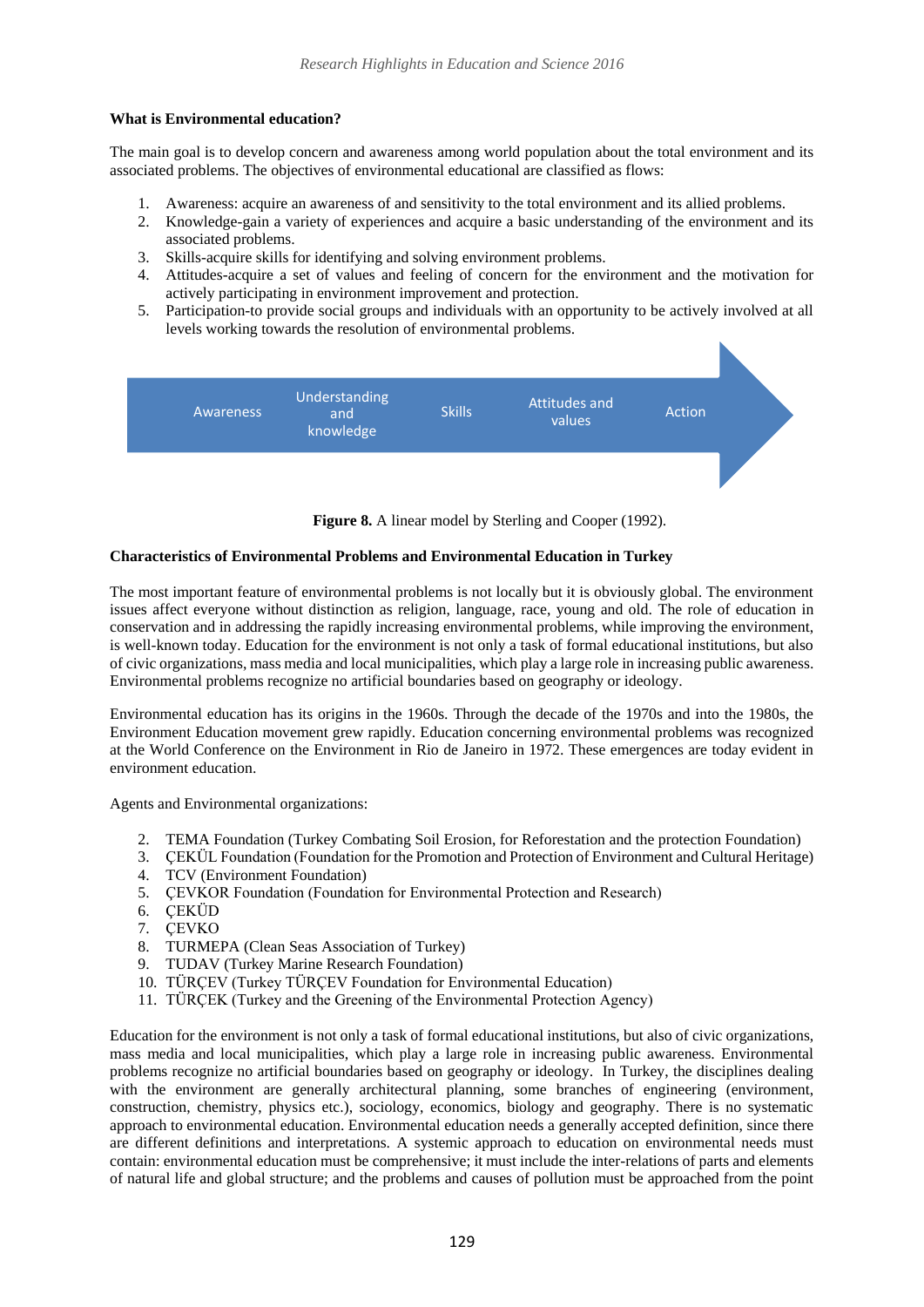of view of the relations. Environmental Education is a new way of learning about human relations with the environment. The object of environmental education is focused on the relationship and impact of humanity on the environment. It is the type of education stressing an integrated way of structuring human nature and natural and physical resources. This kind of education must be interdisciplinary, lying social, cultural, economic and scientific studies. It has to provide an understanding of the basis of life, while living in a man-made urban environment, and the development of public life. This education aims to create self-confident, responsible and environmentally conscious people. It promotes new, intelligent ways to conserve and develop the quality of life. It will make future education easier, stressing that human life is biological life on earth, and that people must act emotionally with this biological life, starting from the early years of childhood. The Aims of Primary School Education is to introduce the bio-environment to students, to make them able to establish contact with living things around them and be aware of them; to teach the relationships between all living things in the ecosystem and the effects of the economic structure on these relationships; and, to establish moral judgments. The concepts of environmental education, ways of learning subjects, dealing with problems, and referring to activities in target plans would play a large role in the changing of expected behavior in children. In Turkey, today, at the primary level educational institutions, `life knowledge courses are taken in the first term and `social knowledge courses' in the second terms which are called central courses. According to the level of classes, subjects would be selected from protection of soil, water, air; solutions to pollution; ways of giving guarantees for living without risks; and conservation of natural resources.

Secondary school education at this stage has an important place in society, protecting and continuing culture, promoting justice and virtue for a nicer life and training honest people to modernize their life and state. The General Directorate of Secondary Education of the Turkish Ministry of National Education continues to study the implementation of environmental education at this level. The outline of an environmental curriculum will encourage specific action. Students must be able to identify their living natural resources, and be capable of consciously exploiting them for the most appropriate purposes within the framework of the new curriculum.

The leading principles of university education are research must be carried out to develop non-polluting technologies; sources must be used sensibly and equally; biological diversity must be maximized with sensible and intelligent strategies; and, population growth must be controlled for the best application of economic and bioecological plans. In university education, field work in different disciplines, research and examinations are most important.

### **CONCLUSION**

Public environmental awareness is considered important for successful environmental protection. There are major shortcomings in environmental education policy in Turkey, which must be eliminated. Because environmental problems are global, global solutions have to be found. Turkey has the needed institutions and legal framework, but the functioning of institutions and implementation is lacking. Environmental education in Turkey can be grouped under three main headings: formal education, informal education and in-service training. Formal education is conducted through environment-related curriculums at the pre-school education, primary, secondary and higher education levels. These programs incorporate general environmental concerns, human-environment relations, environmental issues, as well as the concept of environmental awareness. Informal training involves education of and the raising of conscious in individuals outside the formal educational system. The public in urban and rural settings fall under the purview of informal education. In-service training involves employees, managers and public officials in the public and private sectors. Universities have courses on the environment designed to educate and inform young people. These courses fall under the headings of Ecology, Environmental Issues, Environmental Law, Environmental Philosophy, Ecosystems, Environment and Human and Environmental Studies. The contribution of voluntary organizations is crucial, too, in environmental education. Voluntary organizations in Turkey working on environmental issues include: The Environment Foundation of Turkey, Turkey's Nature Conservation Society, World Wildlife Association, Turkey and the Research Foundation for Combating Soil Erosion Environmental Education, and the Environmental Problems Foundation of Turkey. There are some difficulties to effective environment education in Turkey. These can be summarized as explanation inconsistency of goals and principles in preparing education programs, because of the need for equipment, environmental activities are not practiced, and lack of expert teachers in environmental education. Government and citizenships have various responsibilities for conservation of environment and prevention of pollution. A reason of current environment problem is lack of consciousness and information about environment. A person who has not had environmental consciousness might not perceive people lives in the future.